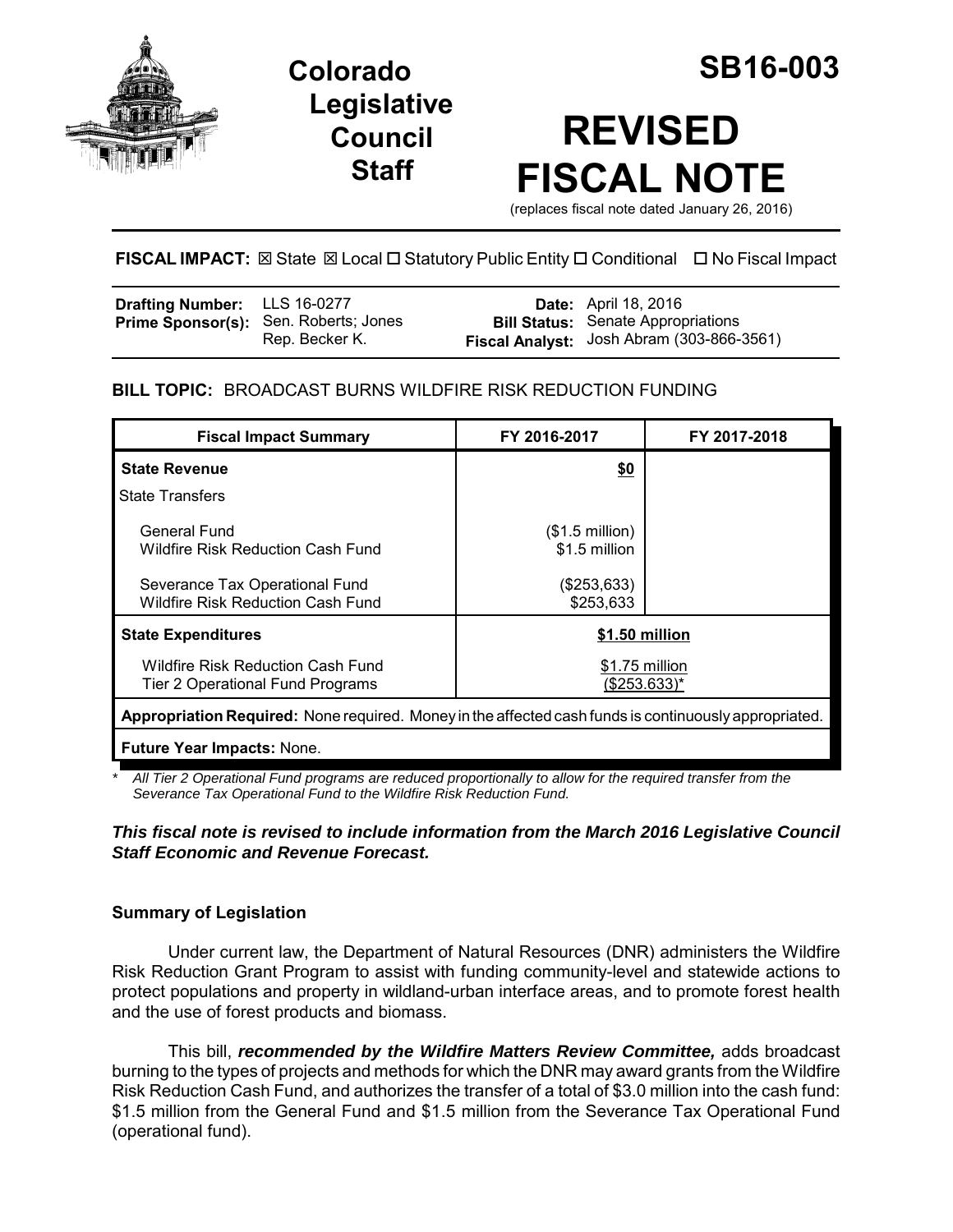#### **Background**

To date, the Wildfire Risk Reduction Grant Program has awarded 4 rounds of grants totaling approximately \$10.7 million to 106 projects across 27 counties. The program is authorized until July 1, 2018.

The operational fund receives 25 percent of severance tax receipts. Current law provides a mechanism for balancing spending from the operational fund by making proportional reductions to the fund's Tier 2 programs when insufficient funds exist to fully fund those programs and still meet the account's statutory reserve requirement. For FY 2016-17, the Legislative Council March 2016 Economic and Revenue Forecast (LCS forecast) indicates that funds will be insufficient to fully fund Tier 2 programs, therefore triggering these proportional reductions. The reductions are applied to all programs in Tier 2.

#### **State Revenue**

**State transfers.** For FY 2016-17, the bill transfers \$1.5 million from the General Fund to the Wildfire Risk Reduction Cash fund. The bill also authorizes a statutory transfer of \$1.5 million from the operational fund to the wildfire fund.

Based on the March 2016 LCS forecast, there is not enough severance tax revenue to fully fund all Tier 2 programs in the operational fund and still meet the account's statutory reserve requirement. Therefore, the DNR is required to make proportional reductions across all existing Tier 2 programs funded from the operational fund. This bill authorizes the transfer of \$1.5 million from the operational fund. This transfer increases the required proportional reduction for Tier 2 programs to about 83 percent, and results in a reduction in actual funding for these programs by approximately \$253,633 for deposit in the Wildfire Risk Reduction Cash Fund.

Essentially, by authorizing a transfer of \$1.5 million from the operational fund proportional reductions across all Tier 2 programs frees about \$254,000 for transfer to the Wildfire Risk Reduction Cash Fund.

#### **State Expenditures**

*The bill both increases and decreases state expenditures for FY 2016-17 and FY 2017-18. The bill increases state expenditures for grants from the Wildfire Risk Reduction Grant Program by about \$1.75 million, and decreases total expenditures for other existing Tier 2 programs by \$253,633.* Table 1 shows the projected funding to all Tier 2 programs under current law.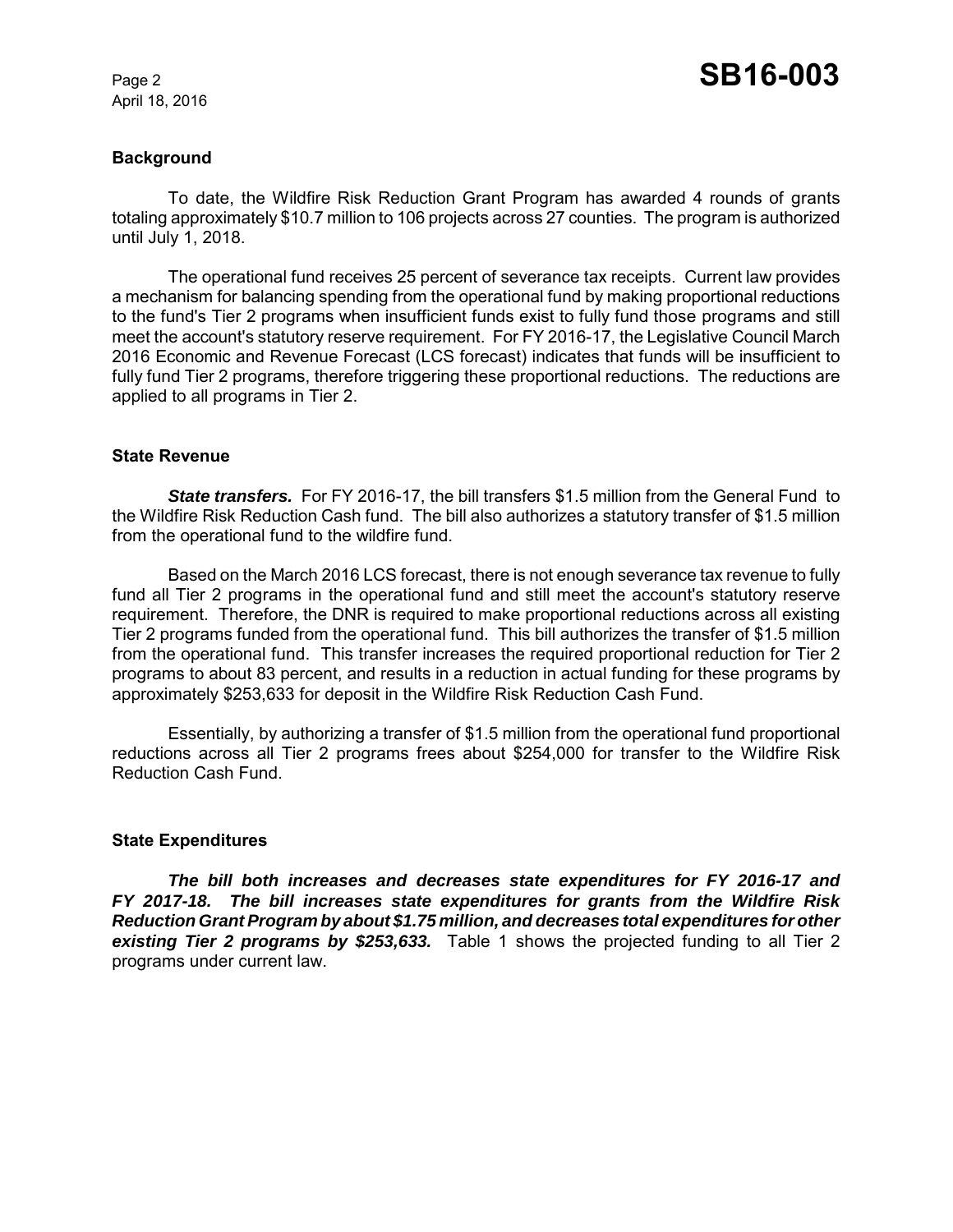| Table 1. Operational Fund Tier 2 Program Fund Projections |                    |                       |                   |  |  |
|-----------------------------------------------------------|--------------------|-----------------------|-------------------|--|--|
| Tier 2 Programs                                           | <b>Current Law</b> | <b>With SB 16-003</b> | <b>Difference</b> |  |  |
| <b>Wildfire Risk Reduction Grant Program</b>              | \$0                | \$253,633             | \$253,633         |  |  |
| <b>Water Supply Reserve Account</b>                       | 1,759,661          | 1,690,884             | (68, 777)         |  |  |
| Soil Conservation Districts Matching Grants               | 79,185             | 76,090                | (3,095)           |  |  |
| <b>Water Efficiency Grants</b>                            | 96,781             | 92,999                | (3,782)           |  |  |
| <b>Species Conservation Trust Fund</b>                    | 879,830            | 845,442               | (34, 388)         |  |  |
| Low Income Energy Assistance Program (LEAP)               | 2,287,559          | 2,198,150             | (89, 409)         |  |  |
| Agriculture Value-Added Cash Fund                         | 87,983             | 84,544                | (3, 439)          |  |  |
| Interbasin Compacts                                       | 131,106            | 125,982               | (17, 194)         |  |  |
| Forestry Grants / Bark Beetle                             | 439,915            | 422,721               | (17, 194)         |  |  |
| <b>Tamarisk Control Grants</b>                            | 0                  | 0                     | $\Omega$          |  |  |
| <b>Aquatic Invasive Species</b>                           | 704,921            | 677,369               | (27, 552)         |  |  |
| <b>Forfeited Mine Sites</b>                               | 22,347             | 21,475                | (872)             |  |  |
| <b>TOTAL TIER 2 PROGRAMS</b>                              | \$6,489,288        | \$6,489,288           | \$0               |  |  |

*Source- Department of Natural Resources*

*All funds continuously appropriated to their respective administrative agencies.*

*Wildfire Risk Reduction Grant Program.* State expenditures from the Wildfire Risk Reduction Grant Program increase by \$1.5 million as a result of the General Fund transfers to the Wildfire Risk Reduction Cash fund. The grant program will also spend an additional \$253,633 as a result of a corresponding reduction in all other Tier 2 programs. The grant program funds two types of projects: fuel treatment projects that reduce the risk of property damage from wildfires, and/or limits the likelihood of wildfires spreading to populated areas; and, local government capacity-building projects that provide equipment to enable local governments to treat hazardous fuels on state and private lands.

*Water Supply Reserve Account*. This program provides grants and loans to assist Colorado water users to address their critical water supply issues and to aide eligible entities to complete water projects.

*Conservation District Grant Fund*. This grant fund assists Colorado Conservation Districts in implementing and encouraging sound natural resource planning, management and development particularly in minerals, energy, geology, and water resources.

*Water Efficiency Grant Program Cash Fund*. This program provides financial assistance for developing and implementing water conservation plans, promoting the benefits of water resource conservation through public education and outreach projects, and developing drought mitigation plans.

*Species Conservation Trust Fund*. This fund is used to support cooperative agreements, recovery programs, and other programs designed to meet obligations arising under the federal Endangered Species Act of 1973. The fund also supports studies and programs regarding species placed on the state endangered or threatened list, and the recovery or protection of candidate species to avoid listing of the species, and scientific research relating to listing or not listing specific species.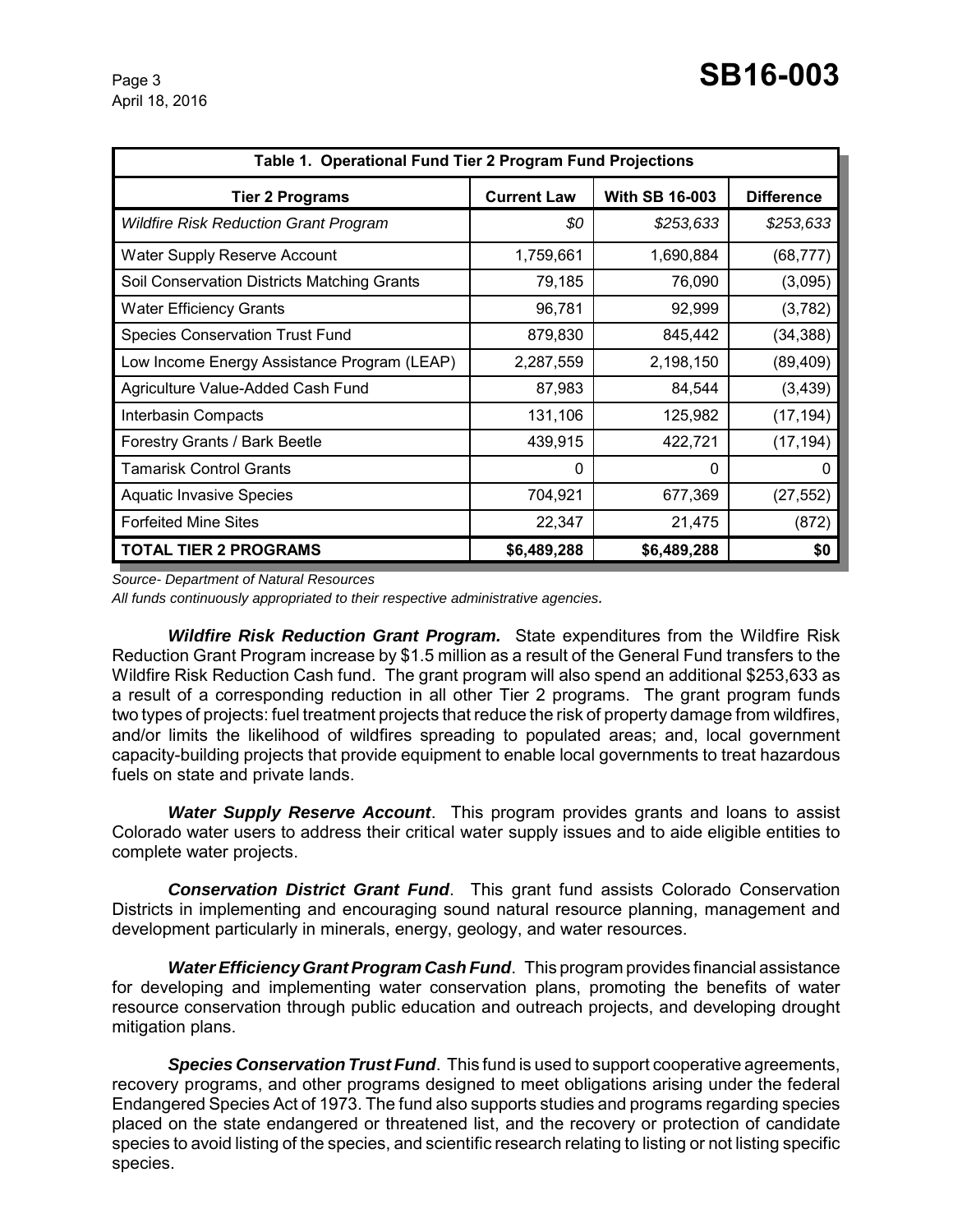*Low Income Energy Assistance (LEAP)*. LEAP is a Federally-supported program that helps low-income households with their home energy bills and assists qualified households with a weatherization assistance program. LEAP funding is administered by the Department of Human Services and by the Governor's Energy Office.

*Agriculture Value-Added Cash Fund.* The fund makes grants, loans and loan guarantees, and equity investments, and also offers tax credits to eligible agricultural value-added cooperatives.

**Interbasin Compacts.** Funding supports the Water Conservation Board, Interbasin Compact Committee, and Basin Roundtables.

*Forestry Grants / Bark Beetle / Healthy Forests and Vibrant Communities Fund.* The fund supports increased efforts to address wildfire risk, provides resources to the Colorado State Forest Service to augment technical outreach capabilities, and provides loans and grants for market-based forest treatment solutions to reduce wildfire risk.

**Division of Wildlife Aquatic Nuisance Species Fund.** This fund is used to prevent new introductions and reduce the spread of existing invasive species such as zebra mussels in Colorado.

*Forfeited Mine Sites*. This program provides funding for the Division of Reclamation, Mining, and Safety in the DNR to conduct reclamation projects at mine sites with insufficient or failed bonds.

#### **Local Government Impact**

Counties and other local governments will continue to apply for and receive grant funding for wildfire risk reduction projects in their jurisdictions. The bill expands funding for grant programs, thereby increasing funding available for local governments.

The authorized transfer of \$1.5 million from the operational fund will result in a \$253,633 decrease in funding to other Tier 2 programs some of which would have been distributed to local governments.

# **Effective Date**

The bill takes effect upon signature of the Governor, or upon becoming law without his signature.

# **State and Local Government Contacts**

Higher Education **Local Affairs** Natural Resources